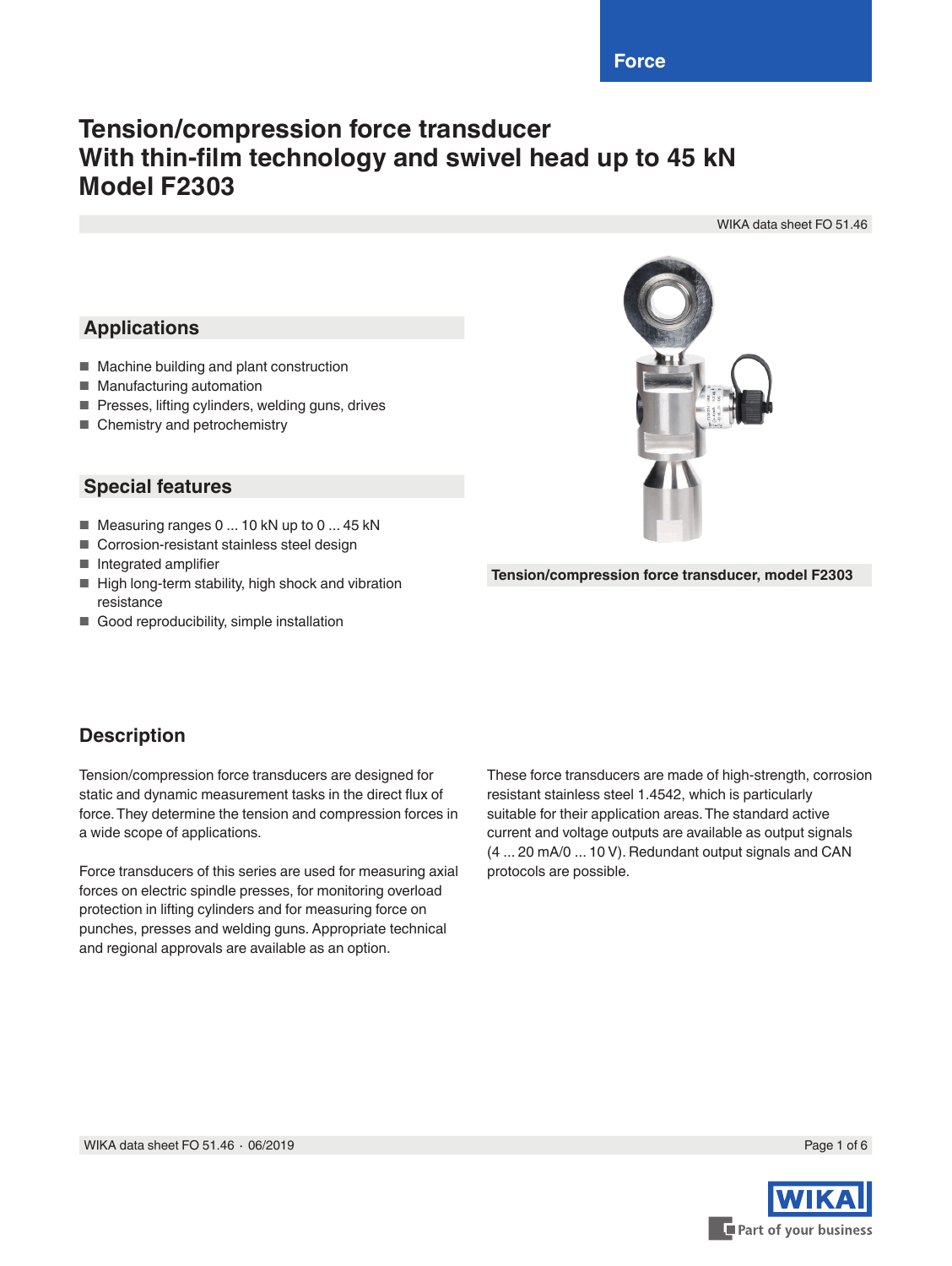# **Specifications in accordance with VDI/VDE/DKD 2638**

| <b>Model</b>                                                                                                       | F2303                                                                                                                                                                                                                                                                                                                                                                                     |
|--------------------------------------------------------------------------------------------------------------------|-------------------------------------------------------------------------------------------------------------------------------------------------------------------------------------------------------------------------------------------------------------------------------------------------------------------------------------------------------------------------------------------|
| Rated force F <sub>nom</sub> kN                                                                                    | 10, 18, 20, 34, 45                                                                                                                                                                                                                                                                                                                                                                        |
| Relative linearity error $d_{lin}$ <sup>1)</sup>                                                                   | 0.5 % $F_{\text{nom}}$                                                                                                                                                                                                                                                                                                                                                                    |
| Relative reversibility error                                                                                       | $< 0.1 % F_{nom}$                                                                                                                                                                                                                                                                                                                                                                         |
| Relative creep, 30 min. at F <sub>nom</sub>                                                                        | 0.1 % $F_{\text{nom}}$                                                                                                                                                                                                                                                                                                                                                                    |
| Temperature effect on<br>$\blacksquare$ Zero signal TK <sub>0</sub><br><b>Characteristic value TK</b> <sub>C</sub> | 0.4 % $F_{nom}$ / 10 K<br>0.4 % $F_{\text{nom}}$ / 10 K                                                                                                                                                                                                                                                                                                                                   |
| Limit force $F_1$                                                                                                  | 150 % $F_{nom}$                                                                                                                                                                                                                                                                                                                                                                           |
| Breaking force F <sub>B</sub>                                                                                      | 300 % F <sub>nom</sub>                                                                                                                                                                                                                                                                                                                                                                    |
| Permissible vibration loading F <sub>rb</sub>                                                                      | $\pm 50$ % F <sub>nom</sub> (in accordance with DIN 50100)                                                                                                                                                                                                                                                                                                                                |
| Rated displacement (typical) s <sub>nom</sub>                                                                      | $< 0.1$ mm                                                                                                                                                                                                                                                                                                                                                                                |
| Material of the measuring body                                                                                     | Corrosion-resistant stainless steel, ultrasound-tested 3.1 material (optionally 3.2)                                                                                                                                                                                                                                                                                                      |
| Rated temperature range B <sub>T, nom</sub>                                                                        | $-20+80$ °C                                                                                                                                                                                                                                                                                                                                                                               |
| Service temperature range B <sub>T. G</sub>                                                                        | $-30+80$ °C                                                                                                                                                                                                                                                                                                                                                                               |
| Storage temperature range $B_{T.S.}$                                                                               | $-40+85$ °C                                                                                                                                                                                                                                                                                                                                                                               |
| <b>Electrical connection</b>                                                                                       | Circular connector M12 x 1, 4-pin                                                                                                                                                                                                                                                                                                                                                         |
| Output signal<br>(Rated characteristic value) C <sub>nom</sub>                                                     | 4  20 mA 2-wire<br>4  20 mA 3-wire<br>DC 0  10 V 3-wire<br>(Optional redundant signal), CANopen® protocol in accordance with CiA 301, device profile<br>404, communication services LSS (CiA 305), configuration of the instrument address and<br>baud rate Sync/Async, Node/Lifeguarding, heartbeat; zero and span ±10 % adjustable via<br>entries in the object directory <sup>2)</sup> |
| <b>Current/power consumption</b>                                                                                   | Current output 4  20 mA<br>2-wire: Signal current                                                                                                                                                                                                                                                                                                                                         |
| <b>Power supply</b>                                                                                                | DC 10  30 V<br>for current output                                                                                                                                                                                                                                                                                                                                                         |
| Load                                                                                                               | ≤ (UB – 10 V)/0.024 A<br>for current output                                                                                                                                                                                                                                                                                                                                               |
| <b>Response time</b>                                                                                               | < 1 ms (within 10 % to 90 % $F_{\text{nom}}$ ) 3)                                                                                                                                                                                                                                                                                                                                         |
| Ingress protection (per EN/IEC 60529)                                                                              | <b>IP67</b>                                                                                                                                                                                                                                                                                                                                                                               |
| <b>Vibration resistance</b><br>(to DIN EN 60068-2-6)                                                               | 20 g, 100 h, 50  150 Hz                                                                                                                                                                                                                                                                                                                                                                   |
| <b>Wiring protection</b>                                                                                           | Reverse polarity, overvoltage and short-circuit resistance                                                                                                                                                                                                                                                                                                                                |
| Interference emission                                                                                              | <b>DIN EN 55011</b>                                                                                                                                                                                                                                                                                                                                                                       |
| <b>Immunity</b>                                                                                                    | per DIN EN 61326-1/DIN EN 61326-2-3<br>(optionally EMC-protected versions)                                                                                                                                                                                                                                                                                                                |
| <b>Options</b>                                                                                                     | Certificates, strength verifications, 3D-/CAD files (STEP, IGES) on request                                                                                                                                                                                                                                                                                                               |

1) Relative linearity error is specified in acc. with Directive VDI/VDE/DKD 2638 Chap. 3.2.6.<br>2) Protocol in accordance with CiA 301, device profile 404, communication service LSS (CiA 305).<br>3) Other response times possibl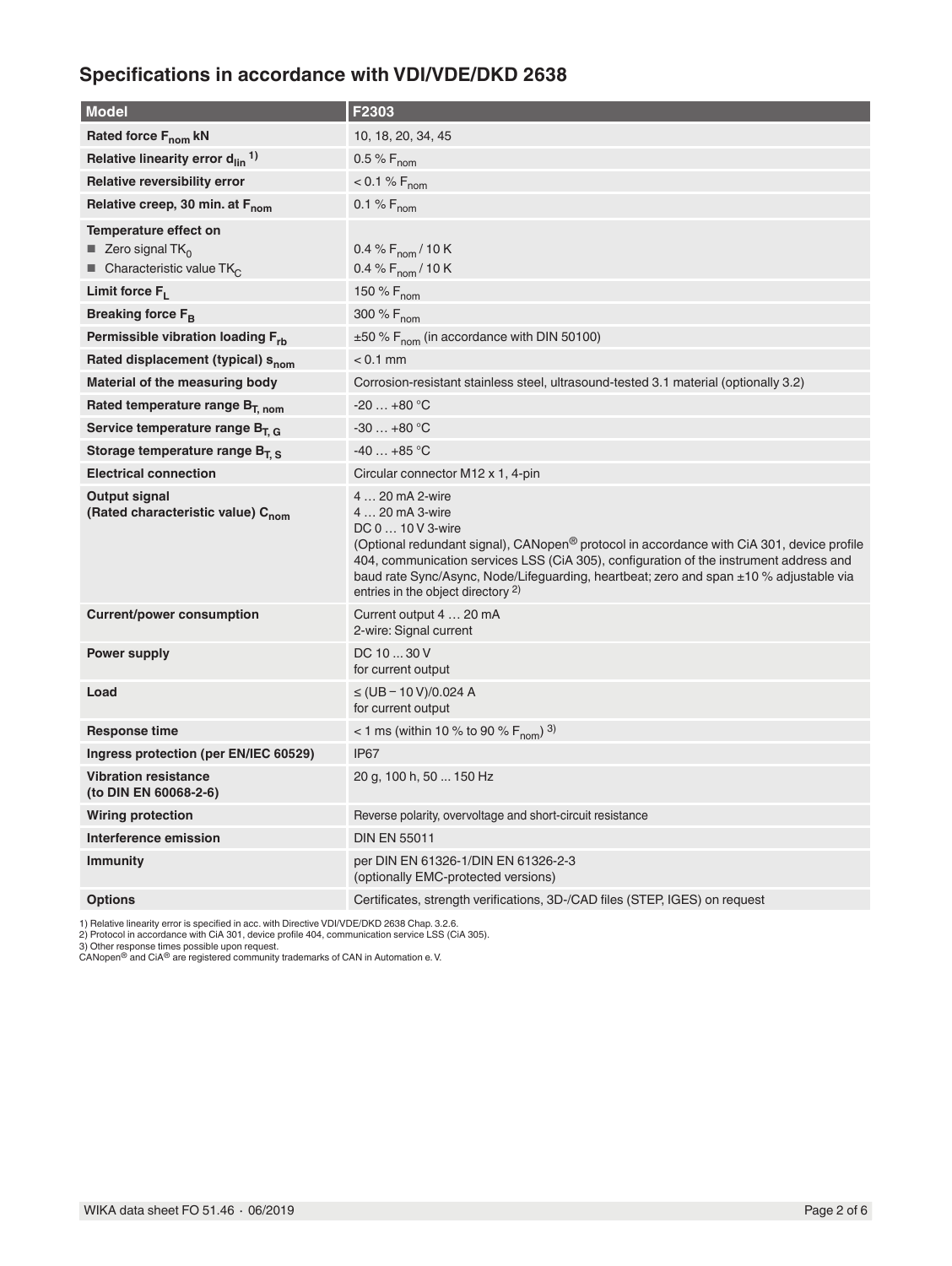# **Dimensions**

### **F2303 versions up to 20 kN**





Dimensions in mm.

| 10<br>27<br>12<br>female thread<br>34<br>27<br>15<br>M <sub>10</sub> x 1.25<br>10<br>35.1<br>21<br>10<br>24.5<br>34<br>28<br>28.7<br>20<br>35<br>M <sub>20</sub> x 1.5<br>19<br>46<br>male thread<br>18<br>27<br>22<br>34<br>27<br>12<br>15<br>35<br>10<br>M <sub>12</sub> x 1.25<br>female thread<br>18<br>27<br>22<br>34<br>27<br>12<br>15<br>male thread<br>10<br>35<br>M20 x 1.25 | <b>Rated force in kN</b> | <b>Version</b> | $\overline{\mathbf{A}}$ | B | $ {\bf C} $ | $\varnothing$ D <sub>1-</sub><br>0.008 | ØD, | E | ш | G | GL |
|---------------------------------------------------------------------------------------------------------------------------------------------------------------------------------------------------------------------------------------------------------------------------------------------------------------------------------------------------------------------------------------|--------------------------|----------------|-------------------------|---|-------------|----------------------------------------|-----|---|---|---|----|
|                                                                                                                                                                                                                                                                                                                                                                                       |                          |                |                         |   |             |                                        |     |   |   |   |    |
|                                                                                                                                                                                                                                                                                                                                                                                       |                          |                |                         |   |             |                                        |     |   |   |   |    |
|                                                                                                                                                                                                                                                                                                                                                                                       |                          |                |                         |   |             |                                        |     |   |   |   |    |
|                                                                                                                                                                                                                                                                                                                                                                                       |                          |                |                         |   |             |                                        |     |   |   |   |    |
| 20<br>male thread<br>34<br>28.7<br>20<br>24.5<br>28<br>35<br>19<br>M20 x 1.25<br>46                                                                                                                                                                                                                                                                                                   |                          |                |                         |   |             |                                        |     |   |   |   |    |

| <b>Rated force in kN</b> | <b>Version</b> | H  | J, | ്യം | ØK                       | E     | مط   | $L_{3}$ | M  | <b>SW</b> | IJ                       |
|--------------------------|----------------|----|----|-----|--------------------------|-------|------|---------|----|-----------|--------------------------|
| 10                       | female thread  | 40 | 44 | 63  | 22                       | 119   | 102  | 36      | 8  | 19        | 8                        |
| 10                       | male thread    | 33 | 44 | 63  |                          | 117.5 | 92.5 | 30.5    | 14 | 19        | $\overline{\phantom{0}}$ |
| 18                       | female thread  | 40 | 44 | 63  | 22                       | 119   | 102  | 36      | 8  | 19        | 8                        |
| 18                       | male thread    | 40 | 44 | 63  | $\overline{\phantom{a}}$ | 119   | 102  | 36      | 8  | 19        | $\overline{\phantom{a}}$ |
| 20                       | male thread    | 33 | 44 | 63  | $\overline{\phantom{a}}$ | 117.5 | 92.5 | 30.5    | 14 | 19        | $\overline{\phantom{0}}$ |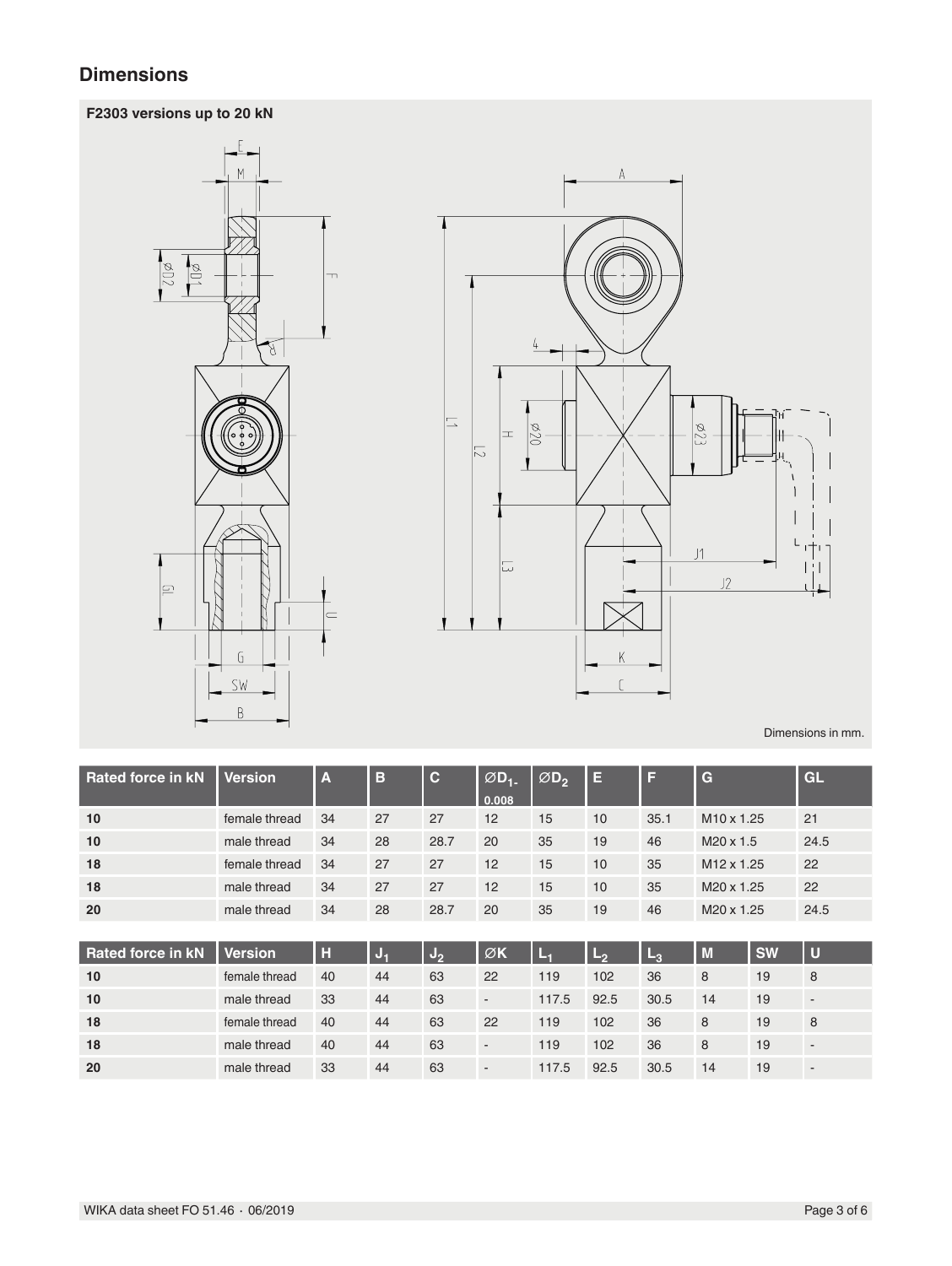

 $\vert_{\mathbf{P}}$ 



Dimensions in mm.

 $\overline{\omega}$ 

| <b>Rated</b><br>force in<br><b>kN</b> | Version       | <b>TA</b> | ØΒ | $\boxed{\emptyset}$ D <sub>1-0.008</sub> | $\emptyset$ D <sub>2</sub> | 目  |    | G                     | GL  | H  |     |
|---------------------------------------|---------------|-----------|----|------------------------------------------|----------------------------|----|----|-----------------------|-----|----|-----|
| 34                                    | female thread | 46        | 35 | 17                                       | 20.7                       | 14 | 46 | M <sub>16</sub> x 1.5 | 28  | 50 | -43 |
| 45                                    | female thread | 53        | 54 | 20                                       | 24.2                       | 16 | 54 | $M20 \times 1.5$      | -33 | 54 | 44  |

| <b>Rated</b><br>force in<br>kN | Version       | 95<br>r – | ØK | -   | مط    | - 6 | M  | <b>SW</b> |    |
|--------------------------------|---------------|-----------|----|-----|-------|-----|----|-----------|----|
| 34                             | female thread | 62        | 30 | 148 | 125   | 44  |    | 27        | 12 |
| 45                             | female thread | 63        | 35 | 171 | 144.5 | 54  | 13 | 32        | 13 |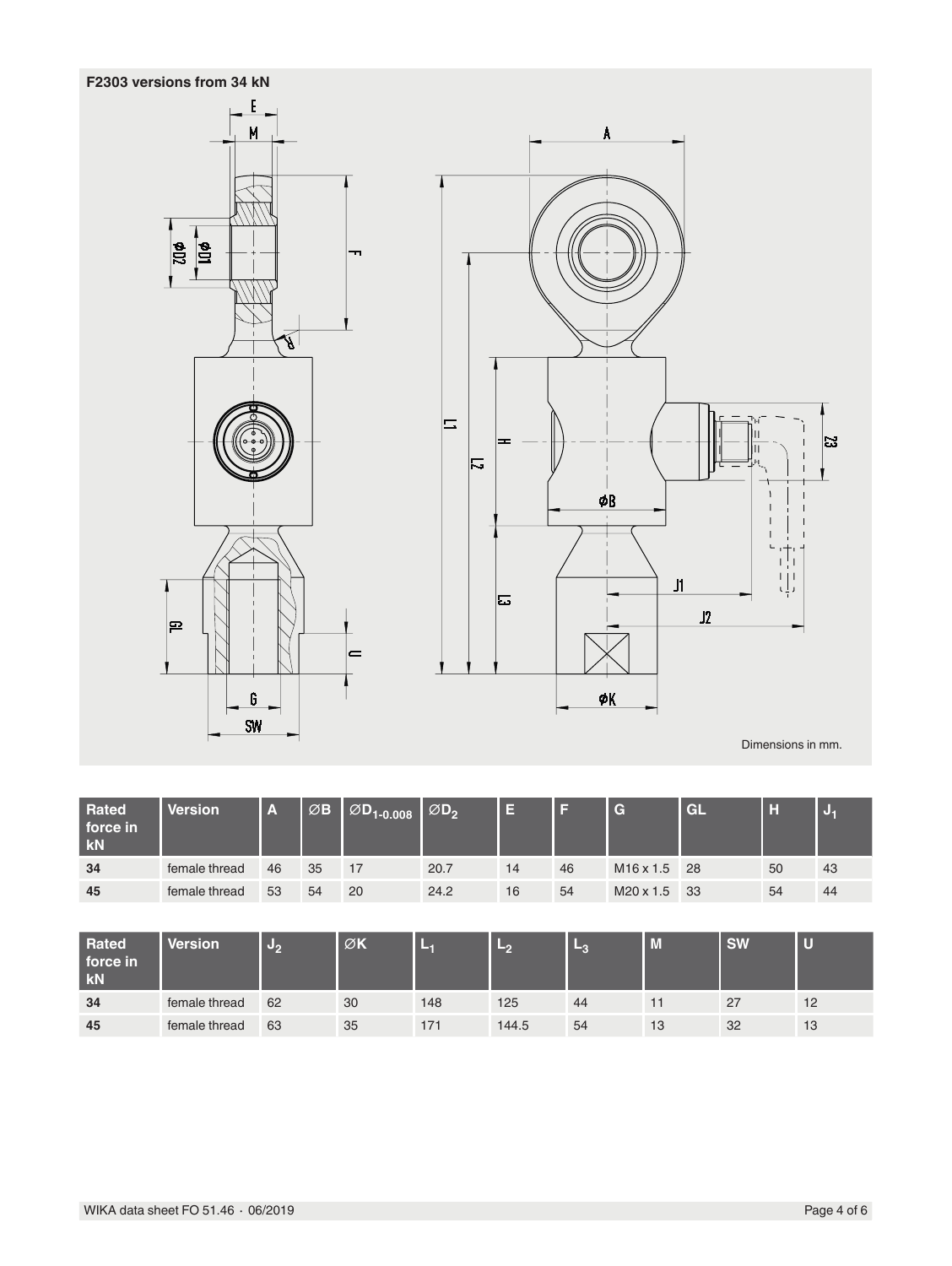### **Pin assignment analogue output**

#### **4 ... 20 mA output, 2-wire**

Circular connector M12 x 1, 4-pin



**0 ... 10 V, 4 ... 20 mA output, 3-wire**

Circular connector M12 x 1, 4-pin



| Circular connector M12 x 1, 4-pin |                    |                    |                |  |  |  |
|-----------------------------------|--------------------|--------------------|----------------|--|--|--|
|                                   | 4  20 mA<br>2-wire | 4  20 mA<br>3-wire | 010V<br>3-wire |  |  |  |
| Supply UB+                        |                    |                    |                |  |  |  |
| Supply 0V/UB-                     | 3                  | 3                  | 3              |  |  |  |
| Signal S+                         |                    | 4                  | 4              |  |  |  |
| Signal S-                         | 3                  | 3                  | 3              |  |  |  |
| Screen $\circledast$              | Case               | Case               | Case           |  |  |  |

| <b>Cable outlet</b> |                          |         |  |  |  |
|---------------------|--------------------------|---------|--|--|--|
| <b>Cable colour</b> | 2-wire                   | 3-wire  |  |  |  |
| <b>Brown</b>        | $UB + /S +$              | $UB+$   |  |  |  |
| White               | $\overline{\phantom{a}}$ | -       |  |  |  |
| <b>Blue</b>         | $OV/S-$                  | $OV/S-$ |  |  |  |
| <b>Black</b>        | -                        | $S+$    |  |  |  |

Only when using the standard cable, e.g. EZE53X011016

## **Pin assignment signal jump version in accordance with EN 62061:2005**

| Circular connector M12 x 1, 4-pin |                    |                    |                |  |  |
|-----------------------------------|--------------------|--------------------|----------------|--|--|
|                                   | $420$ mA<br>2-wire | $420$ mA<br>3-wire | 010V<br>3-wire |  |  |
| Supply UB+                        | 1                  | 1                  | 1              |  |  |
| Supply 0V/UB-                     | 3                  | 3                  | 3              |  |  |
| Relay UR+                         | $\mathfrak{p}$     | $\mathcal{P}$      | $\mathcal{P}$  |  |  |
| <b>Relay UR-</b>                  | $\overline{4}$     | 3                  | 3              |  |  |
| Signal S+                         |                    | $\overline{4}$     | $\overline{4}$ |  |  |
| Signal S-                         | 3                  | 3                  | 3              |  |  |
| Screen $\circledast$              | Case               | Case               | Case           |  |  |

| <b>Cable outlet</b> |             |              |  |  |  |
|---------------------|-------------|--------------|--|--|--|
| <b>Cable colour</b> | 2-wire      | 3-wire       |  |  |  |
| <b>Brown</b>        | $UB + /S +$ | $UB+$        |  |  |  |
| White               | $UR+$       | $UR+$        |  |  |  |
| <b>Blue</b>         | $0V/S-$     | $0V/S$ -/UR- |  |  |  |
| <b>Black</b>        | UR-         | $S+$         |  |  |  |

Only when using the standard cable, e.g. EZE53X011016

# **Pin assignment CANopen®**

| Circular connector M12 x 1, 5-pin |   |  |  |  |
|-----------------------------------|---|--|--|--|
| Screen $\oplus$                   |   |  |  |  |
| Supply UB+ (CAN V+)               | 2 |  |  |  |
| Supply UB- (CAN GND)              | 3 |  |  |  |
| <b>Bus-Signal CAN-High</b>        | 4 |  |  |  |
| <b>Bus-Signal CAN-Low</b>         | 5 |  |  |  |



Connect the cable shield to the force transducer housing. In the case of accessory cables, the cable shield must be connected with the knurled nut and thus connected to the housing of the force transducer. When extending, only shielded and low capacitance cables should be used. The permitted maximum and minimum lengths of the cable are specified in ISO 11898-2. A high-quality connection of the shielding must also be ensured.